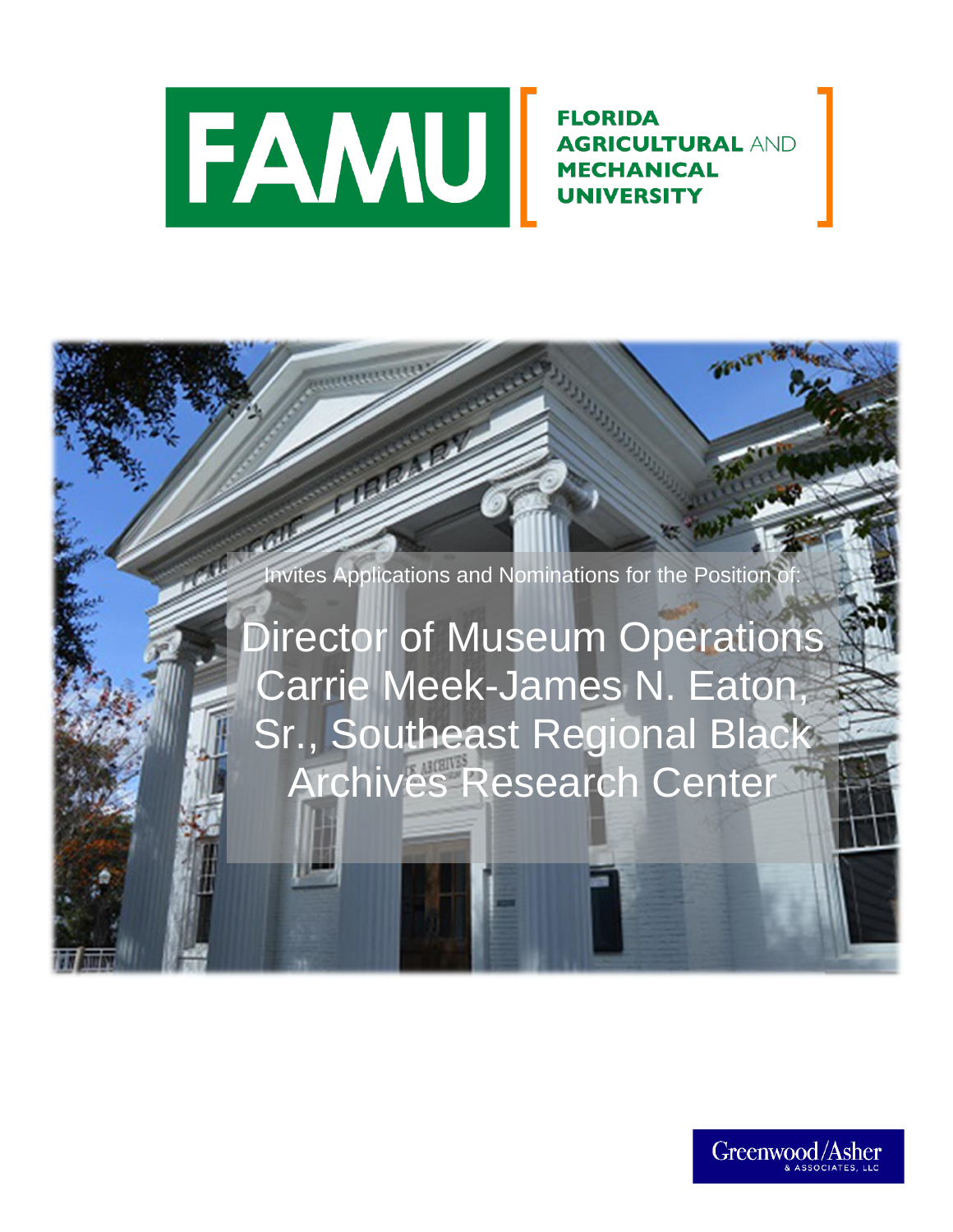# The Opportunity

Florida Agricultural and Mechanical University (FAMU) is pleased to announce the acceptance of qualified applications for the Director of Museum Operations.

The director is responsible for all operations, programming, marketing, outreach, financial activities, and other aspects relating to the Carrie Meek-James N. Eaton, Sr., Southeastern Regional Black Archives Research Center (MEBA).

# The Responsibilities of the Director

Reporting to the Associate Provost for Graduate Education and Dean of the Graduate School, the director oversees and serves as primary point person for all aspects of MEBA's operations and maintenance; develops and executes MEBA's annual operations plan; prepares and manages MEBA's operational budget; develops and executes a long-term strategic plan for sustainable operations; plans, coordinates, and executes fundraising events; and continually evaluate and work to enhance MEBA's guest services to ensure excellent visitor experience.

The director develops and executes marketing and communications plan to increase attendance and aid in the increase of self-generated revenue; oversees the development, management, and updates content for museum website and other social media mediums, media releases, and other publications/media to increase museum's marketing capacity and impact; collaborates with the Friends of the Black Archives and other support organizations to help raise funds for and awareness of the museum; builds and maintains relationships and promotional opportunities with various organizations (e.g., cultural institutions and attractions, tourist services, hotels, chambers of commerce, and city departments); markets MEBA as a premier special event rental location and manage special event contracts and events; and serves as an ambassador for MEBA to sponsors, business associations, government officials, cultural and educational groups, tourism agencies, and other organizations.

Lastly, the director continually evaluates and works to enhance MEBA's diverse programs, staff, and volunteer efforts; identifies and develops creative educational programs that raise awareness of MEBA and complement other programs; works with education outreach team to support MEBA's program goals and objectives; and coordinates the implementation of all museum-based programs and partnerships.

# Required Qualifications

- Bachelor's degree in an appropriate area of specialization and eight years of related experience; or
- Master's degree in an appropriate area of specialization and six years of related experience

# Preferred Qualifications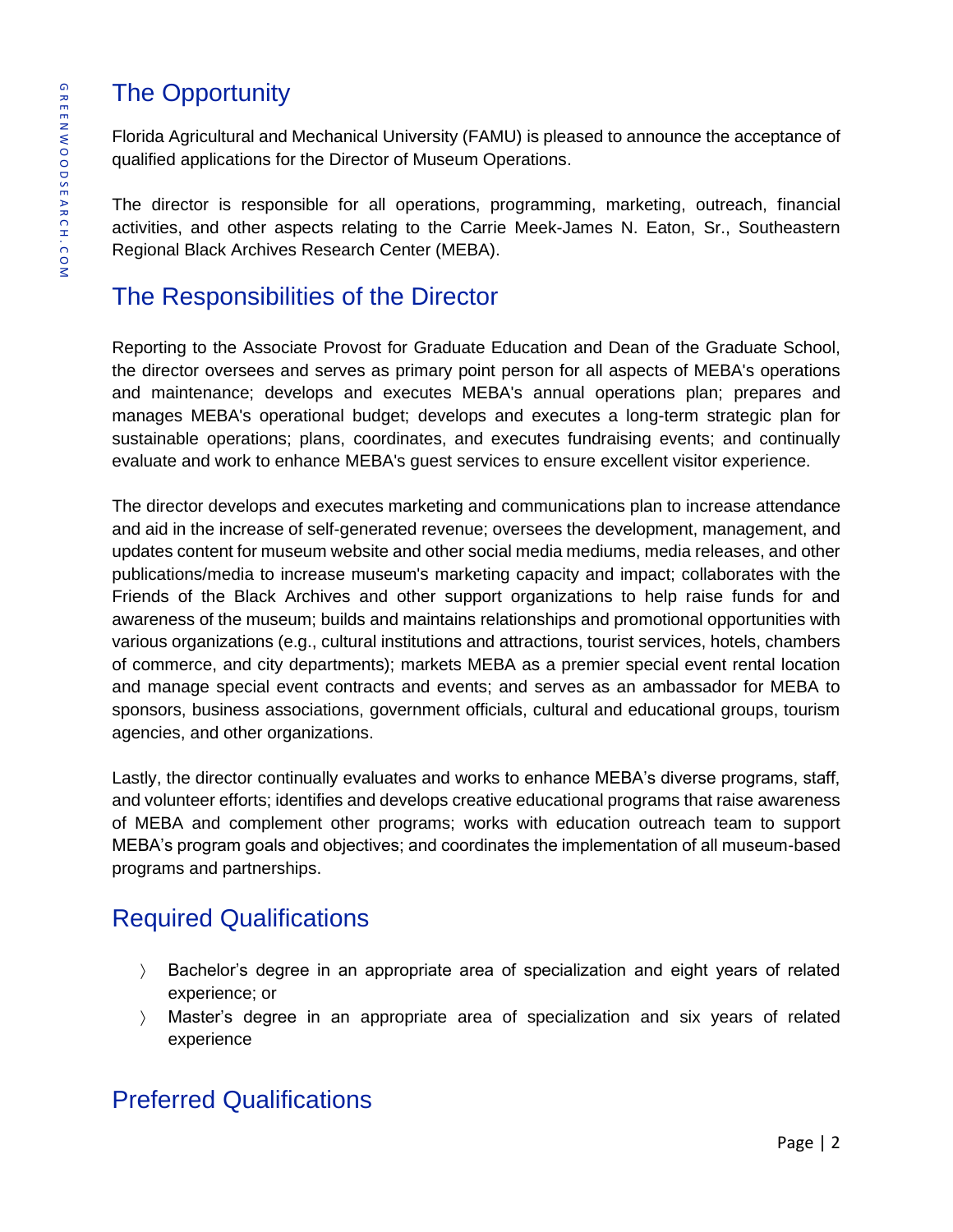- Demonstrated leadership qualities including strategic thinking, strong interpersonal skills, sound judgment, and the confidence and ability to build quality working relationships at all levels
- Ability to manage all aspects of running a guest intensive operation to include problem solving skills that will support both the staff and the visitor
- A strong commitment to providing excellent customer service and the ability to develop measurable criteria
- Organizational skills to execute shared governance and promote collaboration and teamwork with Graduate Studies and throughout the University
- Fifective verbal and written communication skills
- Fluency in basic accounting (how to read a profit & loss statement), cash handling procedures and proficiency, market research, and budgeting and reporting
- Knowledge about or interest in MEBA's main themes and focus areas
- Ability to maintain the highest levels of integrity at all times

# Carrie Meek-James N. Eaton, Sr., Southeastern Regional Black Archives Research Center

In 1971, the Florida Legislature mandated the creation of a repository to "serve the state by collecting and preserving source material on and about African Americans from ancient to present times." This mandate gave birth to what would later become the Black Archives Research Center and Museum.

The center was founded in 1976 by Florida A&M University history professor, Dr. James N. Eaton. It officially opened in historic Carnegie Library on FAMU's campus. Since that time, the Black Archives has served as a research center for individuals of various ages, ethnicities, and interests. By functioning both as a repository for archival records and a museum for historical regalia, the center continues to render academic



support to educational institutions, civic, political, religious and social groups, as well as, public and private businesses throughout Florida and the nation.

Although designated as a statewide facility, the Black Archives quickly evolved into an important regional, national, and international research center for studies pertaining to African American culture and history. Due to generous contributions from the public, the center's holdings consist of more than 500,000 individual archival records and more than 5,000 individual museum artifacts. The center is one of 10 black archives in the United States and is one of the largest repositories relating to African American history and culture in the Southeast. More than 160,000 people visit the center annually or are educated through the Archives' numerous outreach programs. Many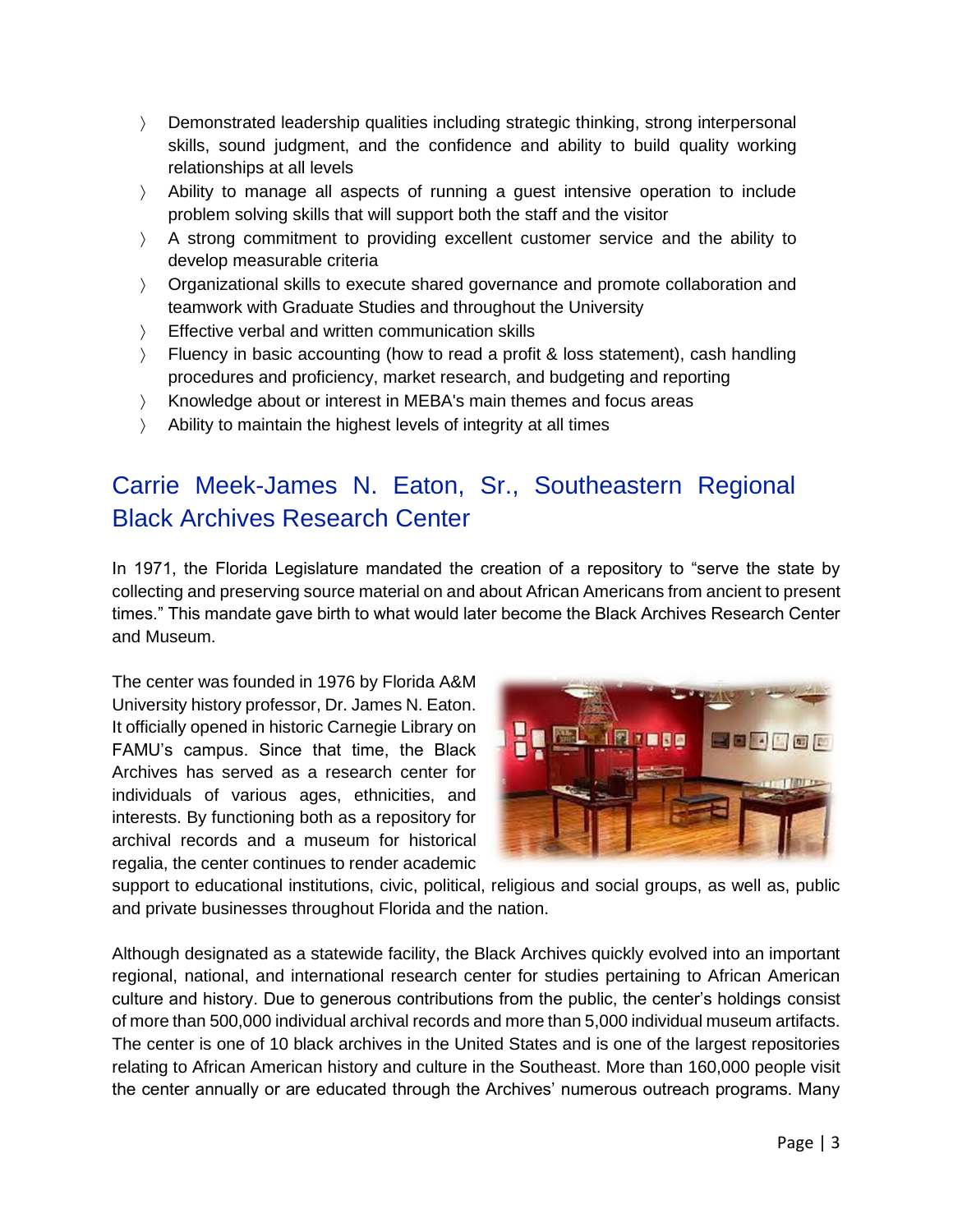reference requests and visitors to the museum include people from throughout the United States and other parts of the world including Africa, Canada, England, Germany, Japan, Mexico, Russia, Switzerland, and the West Indies.

### The Donation of Carnegie Library

In 1906, Andrew Carnegie donated \$10,000 to build a new library for the Florida State College for Colored Students (present-day Florida A&M University). The new two-story, brick facility officially opened to the public in 1908. It was the first Carnegie Library built on a black land-grant college campus. The facility boasted modern amenities such as electricity, indoor plumbing and water supplied by the city. In later years, the Library served as an art gallery, religious center, and in 1976, became the founding home of the Black Archives Research Center and Museum, which also in 1976, was listed on the National Register of Historic Place.

### The Founding of the Black Archives

James Nathaniel Eaton, Sr., earned both his bachelor's and master's degrees from Fisk University

in Nashville, Tennessee. Afterward, he worked as a history professor at Miles College in Fairfield, Alabama, and a patrolman and assistant principal in Richmond, Virginia before accepting a position as professor of history at Florida A&M University in 1958.

Between 1969 and 1977, Dr. Eaton served as chairman of FAMU's Department of History, Geography and African American Studies. In 1975, he was named founding archivist, curator, and director of what is now the Southeastern Regional



Black Archives Research Center and Museum. For the next three decades, he helped amass a collection of memorabilia and printed records that now comprise one of the region's largest collections of first-source material relating to the history, culture, and contributions of people of African decent living in the United States. The diverse collection was built on the premise of his personal motto that "African-American History is the History of America."

Dr. Eaton is nationally and internationally known for his work and expertise in the areas of American, African American, Southern, and Russian history. He was selected "Most Outstanding Teacher of the Year" 25 times in his 45 years of teaching at FAMU. Anyone who attended his class or listened to one of his lectures was considered "Eatonized." In 1978, Dr. Eaton was named FAMU's first "Distinguished Professor."

Eaton was a key player in having the historic Carnegie Library placed on the National Register of Historic Places in 1978. The campus and surrounding community of FAMU was designated a National Historic District in 1998.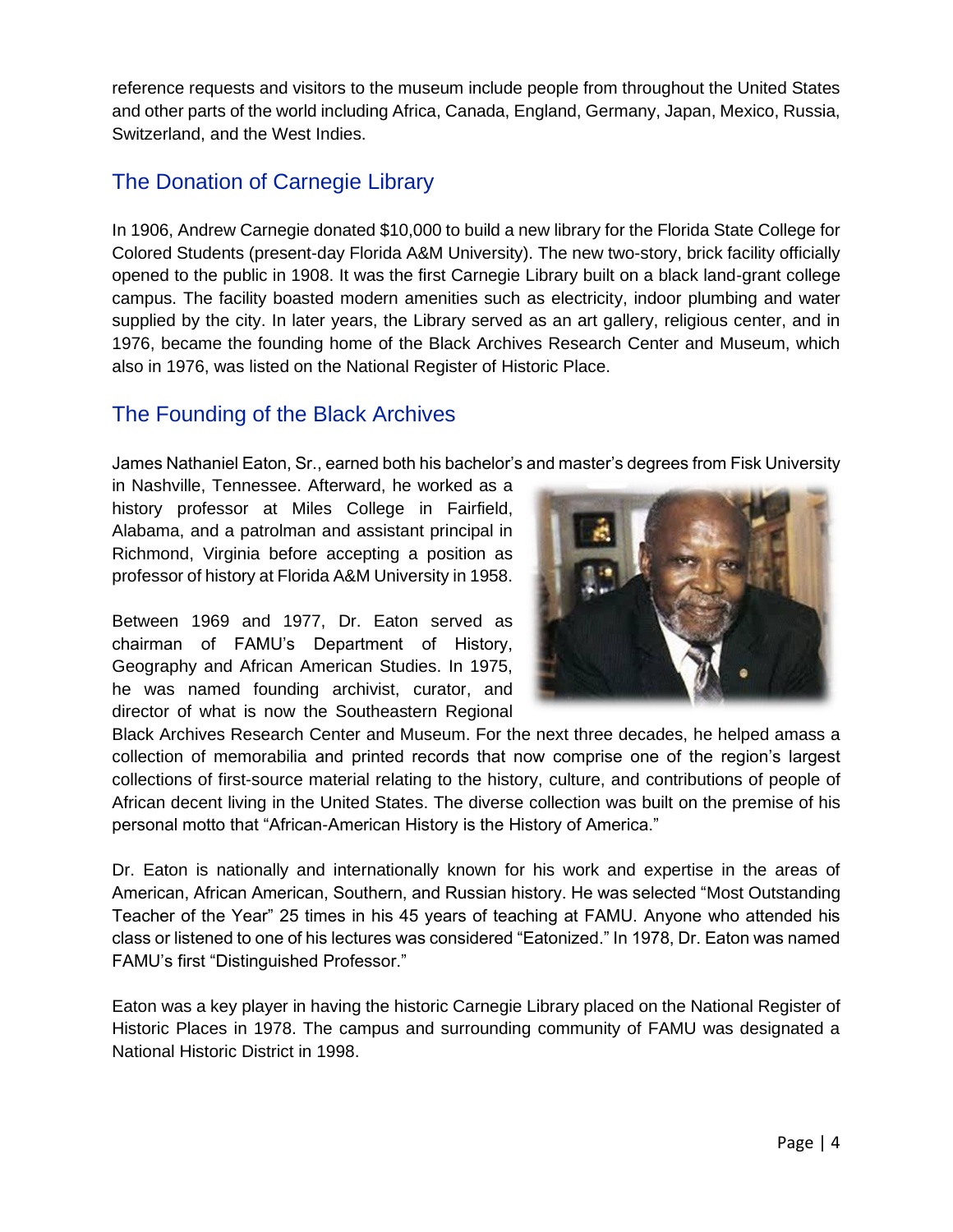In 1981, Dr. Eaton, with a group of dedicated community members, co-founded the Friends of the Black Archives, a non-profit volunteer group dedicated to the promotion and preservation of African American history. It was founded to support and incite greater interest in the center and its public services. In 1983, the James N. Eaton, Sr. Endowment was established to render further support to the museum and archives.



The noted archivist, curator, educator, and historian

was the recipient of hundreds of accolades and awards. Some of his most prestigious honors include being named "Professor of the Year" in 1991 by Florida's Council for Advancement and Support of Education (CASE). In 1997, Florida Memorial College bestowed upon him the Doctorate of Humane Letters. After nearly five decades of dedicated scholarship and public service Dr. Eaton announced his retirement in 2003. That same year, the university bestowed upon him the title of Professor Emeritus. Additionally, in 2003, in recognition of his dedication in the areas of education, American, African American and world history, a bill was introduced in the Florida Legislature that proposed naming the new Southeastern Regional Black Archives Research Center and Museum expansion facility the Meek-Eaton Building in the honor of Eaton and his close friend and colleague, U.S. Congresswoman Carrie P. Meek (retired), who helped secure funds for the new facility.

#### The Expansion of the Black Archives

U.S. Congresswoman Carrie Pittman Meek (retired) has enjoyed an historic trailblazing career as a public servant, college administrator, and educator. She first made history in 1978, when she was elected to the Florida House of Representatives. In 1982, she became the first African American woman elected to the Florida State Senate. After 14 years in the Florida Legislature, Meek was elected to the U.S. House of Representatives in 1992. She was the first African American lawmaker elected to represent



Florida in Congress since Reconstruction. Meek was a strong advocate for underserved populations. She retired from Congress in 2003, and was succeeded by her son, Sen. Kendrick Meek. She returned to Dade County where she dedicates her time and service to the Carrie P. Meek Foundation, a non-profit corporation. In 2006, the Carrie Meek - James N. Eaton, Sr. Southeastern Regional Black Archives Research Center and Museum, located on FAMU's campus, was co-named in her honor.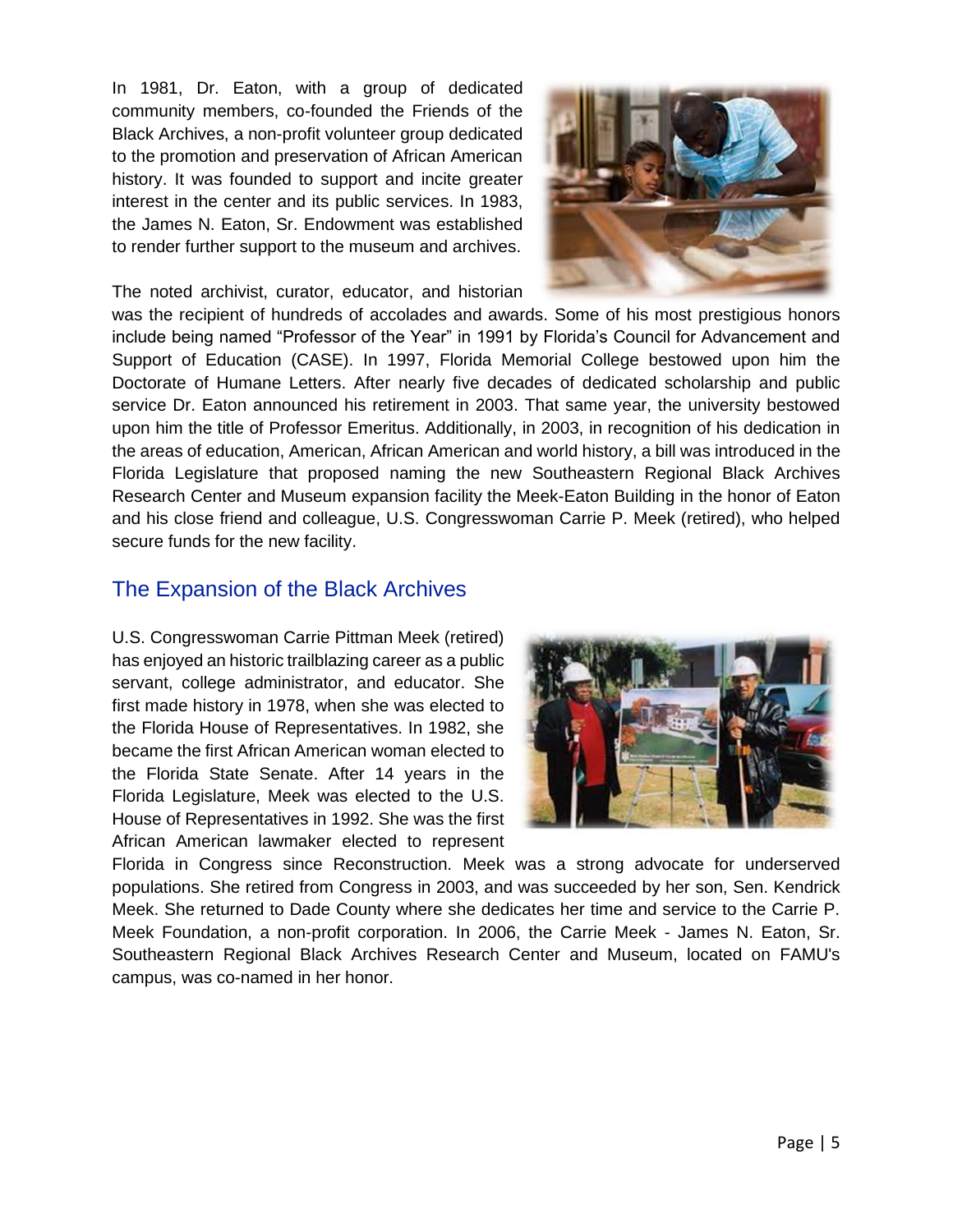## About Florida Agricultural & Mechanical University

Founded in 1887 as the State Normal College for Colored Students, Florida Agricultural and Mechanical University (FAMU), is a public, fully accredited member of the State University System of Florida. FAMU is an 1890 land-grant, doctoral/research institution and is the premier school among historically Black colleges and universities. Prominently located on one of "the highest of seven hills" in Florida's capital city of Tallahassee, Florida Agricultural and Mechanical University remains the only historically Black university in the 12-member State University System of Florida (SUS).

FAMU provides support to the nation and the global community in helping to create a collaborative research infrastructure dedicated to improving lives across interconnected communities. It is classified as a Higher Research Activity Institution by the Carnegie Foundation for the Advancement of Teaching.



FAMU offers 54 bachelor's degrees, 29 master's degrees, three professional degrees, and 12

doctoral programs in a wide range of academic areas. The three professional degrees include the Juris Doctor, Doctor of Pharmacy, and the Doctor of Physical Therapy. The 12 doctoral degree programs include 11 doctoral degrees and one Doctor of Public Health (DrPH). The doctoral degrees include the following: biomedical engineering, chemical engineering, civil engineering, electrical engineering, mechanical engineering, industrial engineering, pharmaceutical sciences, physics, educational leadership, environmental science, and entomology. The University has 14 colleges and schools.

The University's campus expands over 422 acres in Tallahassee and has several satellite campuses across Florida, including the College of Law in Orlando and the College of Pharmacy and Pharmaceutical Sciences (COPPS) which has sites in Miami, Jacksonville, Tampa and Crestview; and the FAMU Farm in Quincy.

Originally designed to meet the needs of the underrepresented and the underprivileged, FAMU continues to serve the citizens of Florida and the world through its provision of pre-eminent academic programs. For more information on Florida Agricultural and Mechanical University's rich history, visit: [http://www.famu.edu/index.cfm?AboutFAMU&History.](http://www.famu.edu/index.cfm?AboutFAMU&History)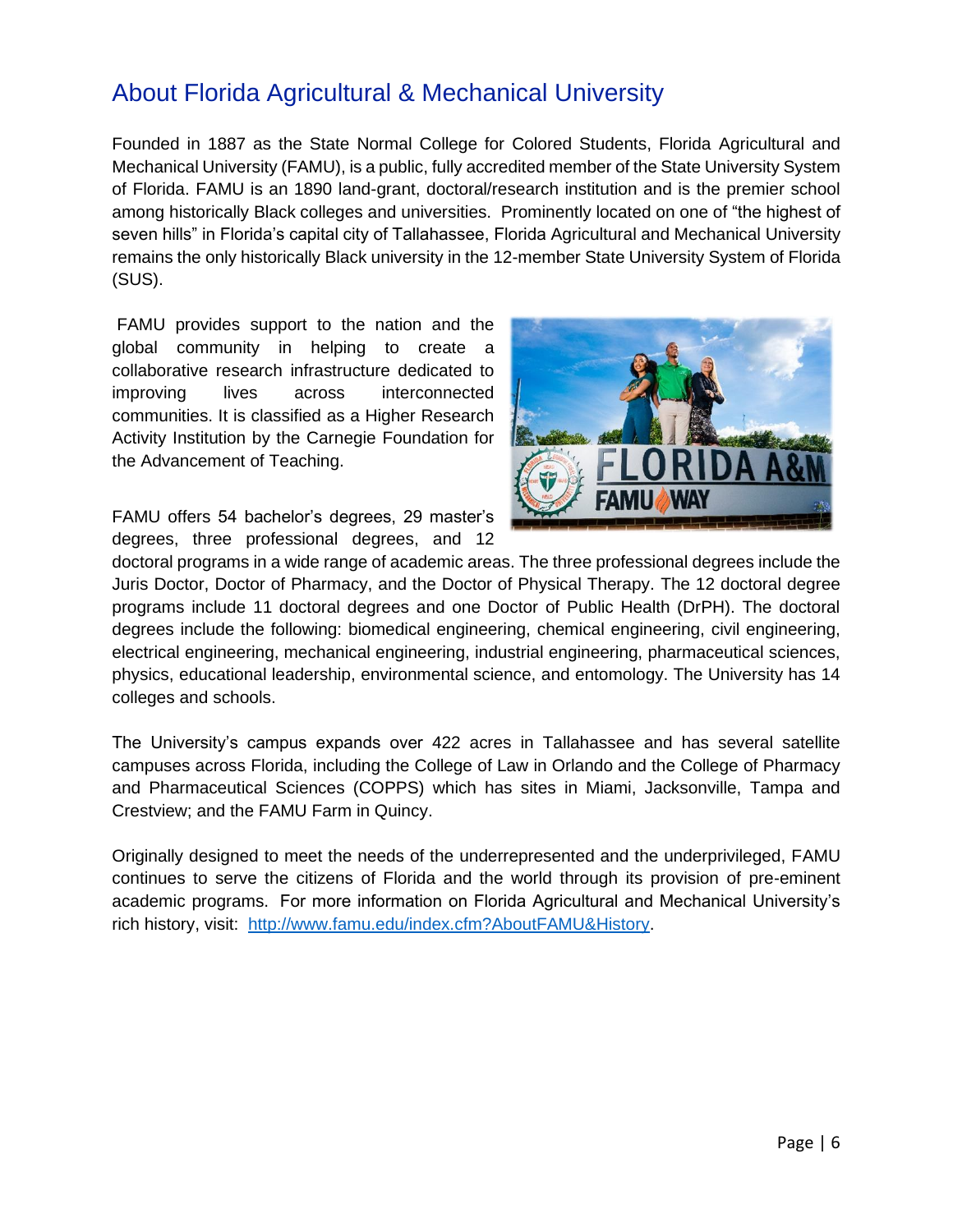### **Mission**

FAMU is an 1890 land-grant institution dedicated to the advancement of knowledge, resolution of complex issues and the empowerment of citizens and communities. The University provides a student-centered environment consistent with its core values. The faculty is committed to educating students at the undergraduate, graduate, doctoral and professional levels, preparing graduates to apply their knowledge, critical thinking skills and creativity in their service to society. FAMU's distinction as a doctoral/research institution will continue to provide mechanisms to address emerging issues through local and global partnerships. Expanding upon the University's land grant status, it will enhance the lives of constituents through innovative research, engaging cooperative extension, and public service. While the University continues its historic mission of educating African Americans, FAMU embraces persons of all races, ethnic origins, and nationalities as life-long members of the community. (Adopted by the FAMU Board of Trustees, October 2009)

**Enrollment (2020)** Total enrollment is 9,184 80% Undergraduate; 20% Graduate 65% Female; 35% Male

> **Student-to-Faculty Ratio** 14:1

**Full-time Instructional Faculty** 581; 72% are tenured or tenure-track

> **Non-Faculty Staff** 1,096

**Florida Agricultural and Mechanical University Foundation (2021)** FAMU Foundation's assets and university managed funds totaled more than \$164 million

> **Contracts & Grants (2021-2022)** \$62.6 million

#### Vision

FAMU will be recognized as a premier land-grant, doctoral research university that produces globally competitive graduates.

Achieving this vision requires the University to provide students with an educational experience that allows them to compete in the 21st century global economy. Today's students are interested in becoming entrepreneurs, innovators, and thought leaders. They are not just interested in getting a job but addressing social issues and providing transformational solutions to world and community problems. FAMU is enhancing its status as a first-choice institution that students will pay for and in which donors will invest. The University will create strategies and choices to accomplish this, using six guiding principles: quality, integrity, transparency, accountability, core values, and outstanding customer service.

#### Strategic Plan

FAMU conducted a broad and participative strategic planning process, resulting in the plan entitled, "*FAMU Rising"* (*[FAMU Strategic Plan, 2017-2022](http://www.famu.edu/Strategic/FAMU%20Strategic%20Plan%202017-2022%20Final_reduced%20size.pdf)*.) The strategic plan provides the University with a road map of actions that transcend the boundaries of colleges, schools, and administrative units. This plan puts FAMU in a position to compete not only with other HBCUs but any other university in the state and the nation as we produce highly trained undergraduate and graduate students with the purpose of helping families attain their educational and financial dreams. Through the implementation of the goals and strategies, FAMU demonstrates its dedication to "rising" to meet all challenges and to making contributions to the state of Florida and the world that are bold and exceed all expectations. The plan will lead to the university to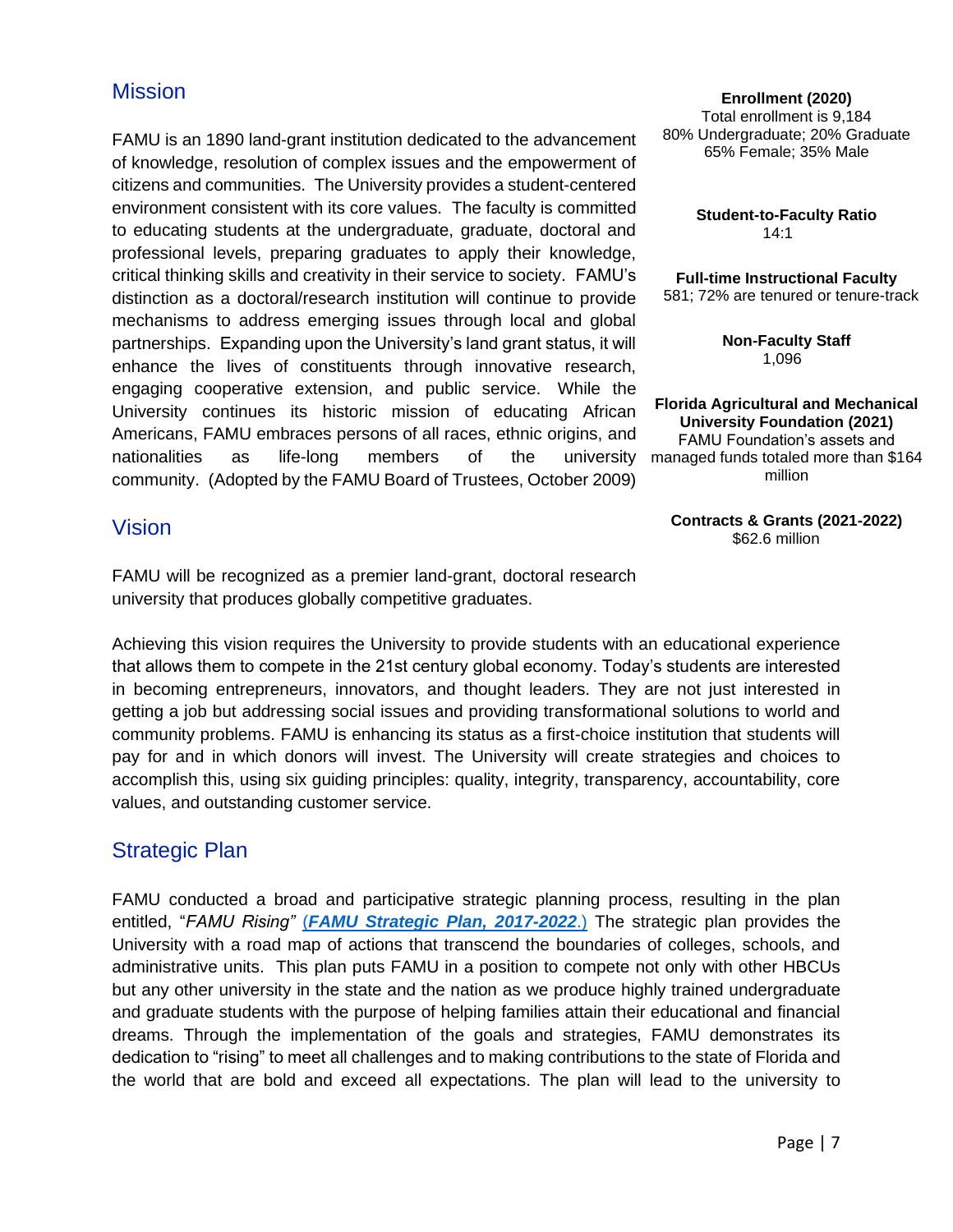becoming internationally recognized as a premier land-grant doctoral research institution that produces globally competitive graduates.

The following six strategic priorities of the plan are:

- **Exceptional student experience**
- Excellent and renowned faculty
- High-impact research, commercialization, outreach, and extension services
- Transformative alumni, community, and business engagement
- First-class business infrastructure
- Outstanding customer experiences

### Institutional Governance and Structure

FAMU is part of the State University System of Florida, composed of 12 universities of varying sizes and missions, which is overseen by the Florida Board of Governors, a constitutional body. The president reports directly to the Florida Agricultural and Mechanical University Board of Trustees, which consists of thirteen (13) members. Six (6) trustees are appointed by the governor, and five (5) trustees are appointed by the Board of Governors, subject to confirmation by the Florida Senate. These trustees serve staggered terms of five (5) years. The University's academic programs are managed by the provost and vice president of academic affairs. The presidents of the faculty senate and student government association are elected by their bodies and serve a one-year term. As the governing body of the University, the Board of Trustees is charged with policy making for the University. The powers and duties of the Board of Trustees are set forth in Sections 1001.71 - 1001.73, Florida Statutes; and Board of Governors Regulation 1.001.

The University is committed to shared governance, with faculty members represented through a faculty senate. The faculty senate is the highest legislative body within the University and advises the president on academic matters and other concerns affecting more than one school or college. The faculty senate considers, legislates, and advises on all matters of general university interest. Faculty senators are elected annually for two-year staggered terms in March of each year by the faculty of each college or school. New senators take office at the initial fall meeting of the faculty senate. In addition, various members of the University administration may serve ex-officio members, and the student government associate elects four (4) student members. The faculty senate elects its officers, sets its own rules of procedure, and establishes committees to perform senate functions.

### **Accreditation**

FAMU is accredited by the Southern Association of Colleges and [Schools Commission on Colleges \(SACSCOC\)](http://www.sacscoc.org/) to award baccalaureate, master's, professional and doctoral degrees. In addition to SACSCOC accreditation, individual colleges, schools, and departments are accredited by their appropriate accrediting agencies.

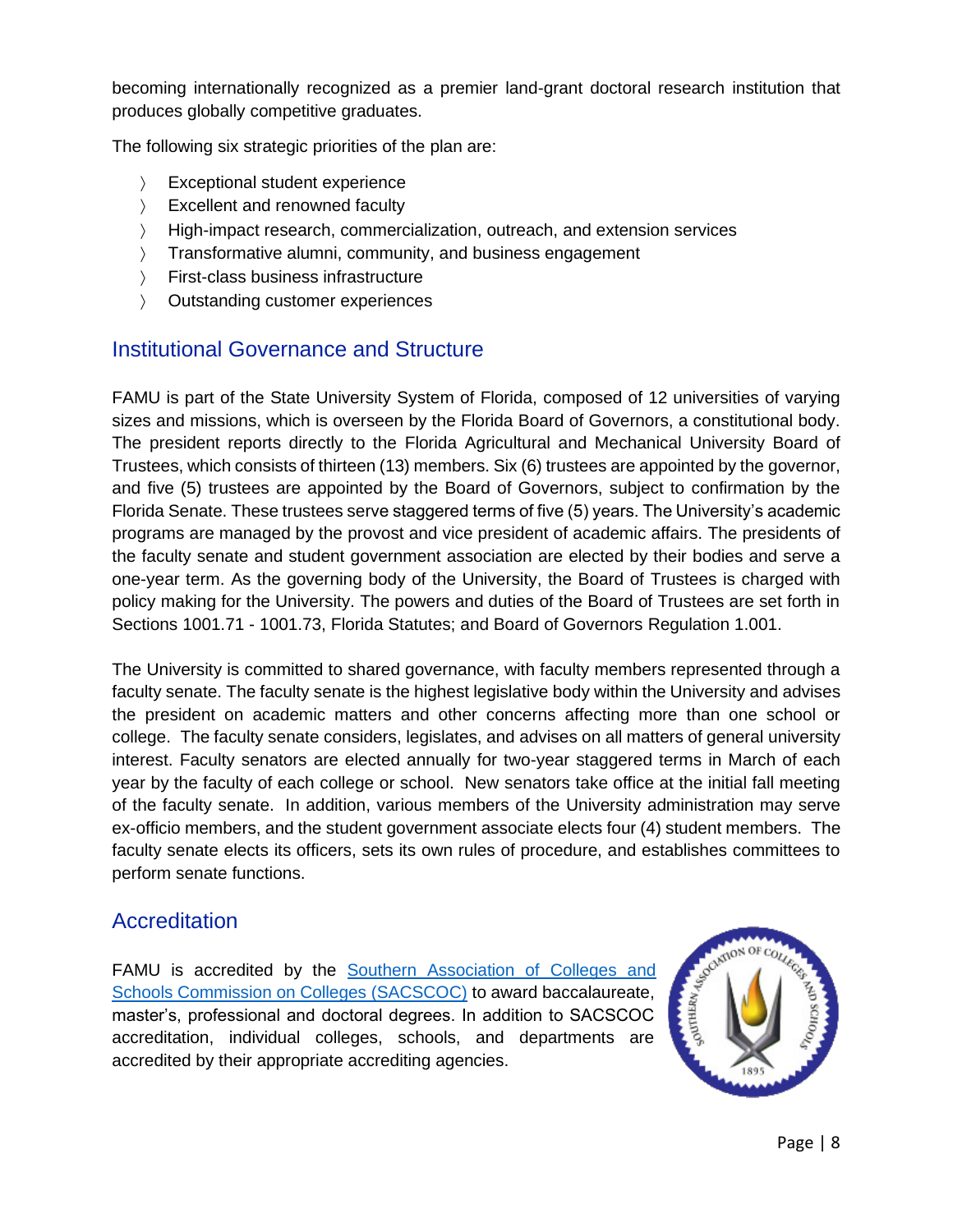### Core Values:

Scholarship, Excellence, Openness, Fiscal Responsibility, Accountability, Collaboration, Diversity, Service, Fairness, Courage, Integrity, Respect, Collegiality, Freedom, Ethics, and Shared Governance



## About Tallahassee

The city of Tallahassee, the county seat, and the only incorporated city in Leon County, was established in 1825. Now Leon County's largest city, Tallahassee, is also home to the Florida legislature. Over the last 10 years the population within the city of Tallahassee has grown making it the 12<sup>th</sup> fastest growing metropolitan area with a growth rate of 12.4%, which is higher



than Miami and Tampa. With a 2020 population of 199,205, it is the 9<sup>th</sup> [largest city in](https://worldpopulationreview.com/states/florida-population/cities/) Florida and the 122<sup>nd</sup> largest city in the United [States.](https://worldpopulationreview.com/us-cities) Tallahassee is currently growing at a rate of 1.44% annually and its population has increased by 9.83% since the most recent census, which recorded a population of 181,376 in 2010.

#### Highlights of Tallahassee

Niche ranks Tallahassee among the top 100 cities as:

- > One of the best cities to live in America
- One of the best cities to raise a family in America
- ) One of the cities with the best public schools in America
- $\vert$  In 2020, Tallahassee ranked among the top 25 of the most educated cities in America by *WalletHub*
- Tallahassee is currently ranked as the No. 18 best college town in the nation by *Best College Reviews*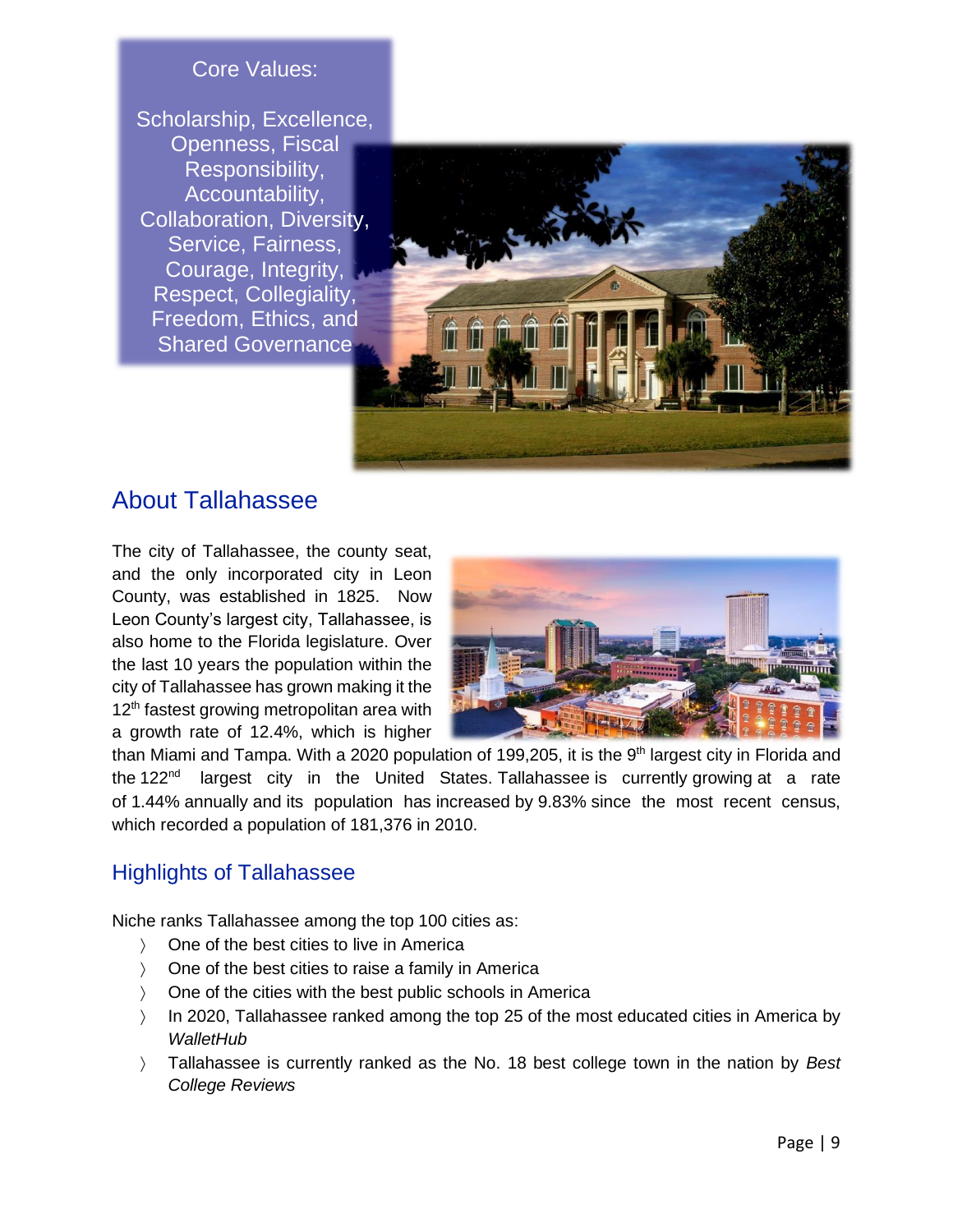- According to the *2020 World Population Review*, Leon County is the most highly educated county in Florida with 49.9% of residents holding a Bachelor's, Master's, professional or doctorate degree, compared to the national average of 24.1% and the Florida average of 22%.
- In 2018 and 2019, Tallahassee was ranked as one of the Top 100 Places to Live by livability.com for its education, economics, as well as its artistic and cultural venues

The average household income is around \$64,000 and ranked the "Best in America" for parks and recreation by the National Recreation and Park Association. A long list of yearly festivals, museums, gardens, dining, and entertainment options attract interest from both local residents and tourists. As the state capital, Tallahassee is home to the Florida State Capitol, Supreme Court of Florida, Florida Governor's Mansion, which was added to the U.S. National Register of Historic Places in 2006, and nearly 30 state agency headquarters. The city also is known for its large number of law firms, lobbying organizations, trade associations and professional associations, including the Florida Bar and the Florida Chamber of Commerce.

Tallahassee has a humid subtropical climate with long summers and short, mild winters, as well as drier springs and autumns. Summers in the city are hotter than in the Florida peninsula and it is one of the few cities in the state to occasionally record temperatures above 100  $\degree$ F (37.8  $\degree$ C), averaging 2.4 days annually. The average summer temperature in July, the hottest month, is 82.0 °F. In the winter, the city is markedly cooler, with a January daily average temperature of 51.2 °F.

#### Local Economy

The greater Tallahassee area has the fastest growing economy per capita in Florida. The area is experiencing a rate of growth twice that of the state and nearly three times that of the country. Private development, a driving force strengthening and diversifying the local economy, is thriving in the city and signals a positive outlook for the next couple of years. Scattered throughout Tallahassee, there are close to 100 development projects in various phases. These include approximately 8,800 dwelling units and over 4.4 million square feet of non-residential uses (retail spaces, offices, hotels, etc.). These projects will translate into thousands of local job opportunities – both during development and after.

A recent analysis that considered six of these development projects estimated the total economic impact to be nearly \$775 million with more than 6,000 jobs and \$253 million in wages. Additionally, Florida A&M University has major development projects on the horizon related to the individual campus master plan. Financial impacts to the area are expected to be over \$1 billion. <http://www.talgov.com/cotnews/majordevelopment.aspx>